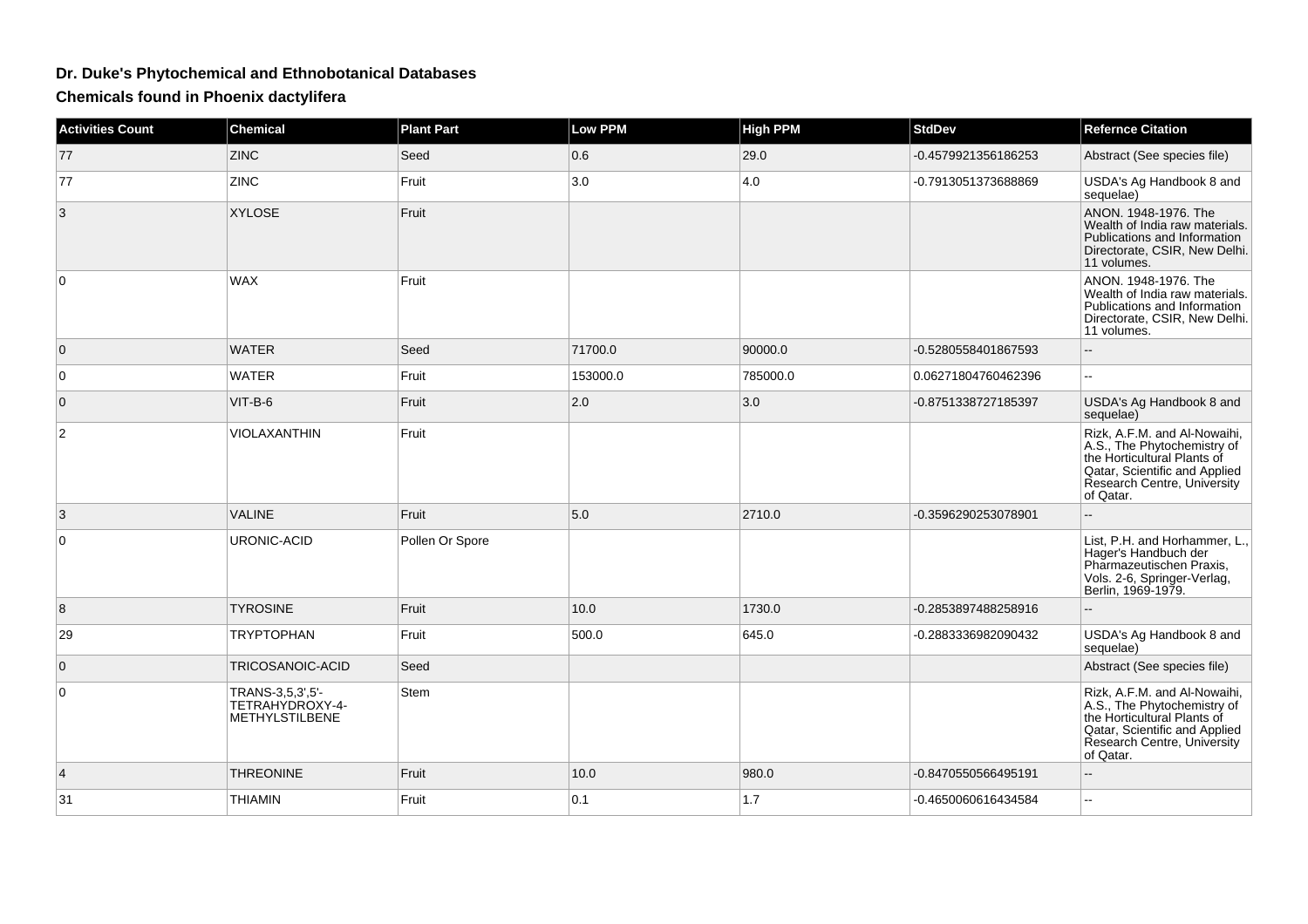| <b>Activities Count</b> | <b>Chemical</b>                               | <b>Plant Part</b> | <b>Low PPM</b> | <b>High PPM</b> | <b>StdDev</b>        | <b>Refernce Citation</b>                                                                                                                                                |
|-------------------------|-----------------------------------------------|-------------------|----------------|-----------------|----------------------|-------------------------------------------------------------------------------------------------------------------------------------------------------------------------|
| $\overline{0}$          | <b>TANNINS</b>                                | Plant             | 7500.0         | 44800.0         | -1.3376143849489774  | Rizk, A.F.M. and Al-Nowaihi,<br>A.S., The Phytochemistry of<br>the Horticultural Plants of<br>Qatar, Scientific and Applied<br>Research Centre, University<br>of Qatar. |
| 35                      | <b>TANNIN</b>                                 | Fruit             | 200.0          | 18000.0         | -0.7380230311091176  | ANON. 1948-1976. The<br>Wealth of India raw materials.<br>Publications and Information<br>Directorate, CSIR, New Delhi.<br>11 volumes.                                  |
| 14                      | SULFUR                                        | Fruit             | 510.0          | 590.0           | -0.5738869470964798  | $\overline{\phantom{a}}$                                                                                                                                                |
| $\overline{0}$          | <b>SUGARS</b>                                 | Fruit             | 380000.0       | 850000.0        | 2.6243722986131766   | $\sim$                                                                                                                                                                  |
| 14                      | <b>SUCROSE</b>                                | Fruit             | 0.0            | 400000.0        | 2.089285952799339    | $\overline{\phantom{a}}$                                                                                                                                                |
| 14                      | <b>SUCROSE</b>                                | Seed              |                | 38200.0         | -0.15445921462296788 | Abstract (See species file)                                                                                                                                             |
| 12                      | <b>STIGMASTEROL</b>                           | Fruit             |                |                 |                      | Abstract (See species file)                                                                                                                                             |
| $\overline{0}$          | STIGMAST-4-ENE-3-ONE                          | Stem              |                |                 |                      | Abstract (See species file)                                                                                                                                             |
| $\overline{0}$          | STIGMAST-4-ENE-3,6-<br><b>DIONE</b>           | <b>Stem</b>       |                |                 |                      | Rizk, A.F.M. and Al-Nowaihi,<br>A.S., The Phytochemistry of<br>the Horticultural Plants of<br>Qatar, Scientific and Applied<br>Research Centre, University<br>of Qatar. |
| $\overline{0}$          | STIGMAST-4,22-DIENE-3,6- Stem<br><b>DIONE</b> |                   |                |                 |                      | Rizk, A.F.M. and Al-Nowaihi,<br>A.S., The Phytochemistry of<br>the Horticultural Plants of<br>Qatar, Scientific and Applied<br>Research Centre, University<br>of Qatar. |
| 8                       | STEARIC-ACID                                  | Seed              | 3000.0         | 10000.0         | -0.3484239972825226  | $\overline{\phantom{a}}$                                                                                                                                                |
| $\sqrt{5}$              | STARCH                                        | Fruit             |                | 206000.0        | -0.14195257090516208 | Abstract (See species file)                                                                                                                                             |
| $\mathbf{1}$            | <b>STACHYOSE</b>                              | Seed              |                | 2200.0          | -1.4073378200507318  | Abstract (See species file)                                                                                                                                             |
| 11                      | <b>SORBITOL</b>                               | Fruit             |                |                 |                      | ANON. 1948-1976. The<br>Wealth of India raw materials.<br>Publications and Information<br>Directorate, CSIR, New Delhi.<br>11 volumes.                                  |
| $\overline{1}$          | SODIUM                                        | Seed              | 15.0           | 820.0           | 0.5859664537894901   | Abstract (See species file)                                                                                                                                             |
| $\overline{1}$          | SODIUM                                        | Fruit             | 10.0           | 380.0           | -0.1479158132265294  | $\sim$                                                                                                                                                                  |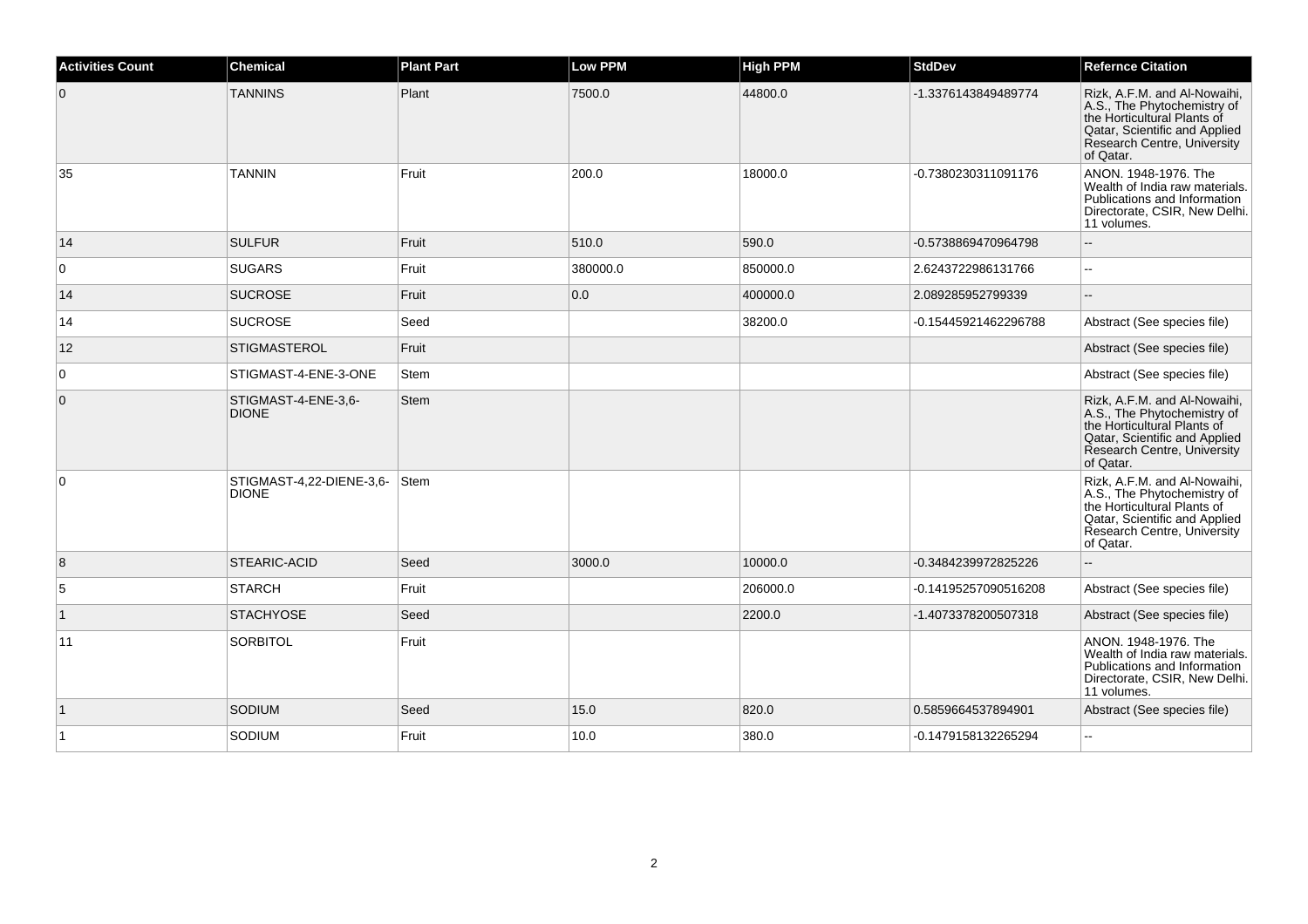| <b>Activities Count</b> | <b>Chemical</b>    | <b>Plant Part</b> | <b>Low PPM</b> | <b>High PPM</b> | <b>StdDev</b>        | <b>Refernce Citation</b>                                                                                                               |
|-------------------------|--------------------|-------------------|----------------|-----------------|----------------------|----------------------------------------------------------------------------------------------------------------------------------------|
| $\overline{4}$          | <b>SILICON</b>     | Fruit             |                | 660.0           | 1.5358789152594374   | Duke, J. A. Writeups or<br>information summaries on<br>approximately 2,000<br>economic plants, USDA,<br>ARS, Beltsville, MD 20705.     |
| 26                      | <b>SEROTONIN</b>   | Fruit             | 8.0            | 9.0             | -1.3897978667604325  | Duke, J. A. Writeups or<br>information summaries on<br>approximately 2,000<br>economic plants, USDA,<br>ARS, Beltsville, MD 20705.     |
| $\vert$ 1               | <b>SERINE</b>      | Fruit             | 60.0           | 1960.0          | -0.5941860880545526  |                                                                                                                                        |
| $\overline{7}$          | <b>SALICYLATES</b> | Fruit             | 3.0            | 45.0            | -0.20770615344752882 | $\mathbb{L}^2$                                                                                                                         |
| 87                      | <b>RUTIN</b>       | Pollen Or Spore   |                |                 |                      | Abstract (See species file)                                                                                                            |
| 0                       | <b>RIBOSE</b>      | Fruit             |                |                 |                      | ANON. 1948-1976. The<br>Wealth of India raw materials.<br>Publications and Information<br>Directorate, CSIR, New Delhi.<br>11 volumes. |
| 15                      | <b>RIBOFLAVIN</b>  | Fruit             | 0.2            | 1.3             | -0.7944081953947483  | $\overline{a}$                                                                                                                         |
| 0                       | <b>RHAMNOSE</b>    | Fruit             |                |                 |                      | ANON. 1948-1976. The<br>Wealth of India raw materials.<br>Publications and Information<br>Directorate, CSIR, New Delhi.<br>11 volumes. |
| $\vert$ 1               | <b>RAFFINOSE</b>   | Seed              |                | 3000.0          | -0.7470721014785289  | Abstract (See species file)                                                                                                            |
| 176                     | QUERCETIN          | Pollen Or Spore   |                |                 |                      | Abstract (See species file)                                                                                                            |
| $\mathbf 0$             | <b>PROTEIN</b>     | Seed              | 18200.0        | 58000.0         | -1.5637970615499415  |                                                                                                                                        |
| 0                       | <b>PROTEIN</b>     | Fruit             | 9000.0         | 43000.0         | -0.8914418450258965  | $\mathbf{L}$                                                                                                                           |
| $\mathbf 0$             | <b>PROLINE</b>     | Fruit             | 120.0          | 1590.0          | -0.6636420137419976  | $\overline{\phantom{a}}$                                                                                                               |
| 14                      | <b>POTASSIUM</b>   | Seed              | 28.0           | 2440.0          | -0.8908725075191605  | Abstract (See species file)                                                                                                            |
| 14                      | <b>POTASSIUM</b>   | Fruit             | 6250.0         | 8780.0          | -0.8083399078943273  | USDA's Ag Handbook 8 and<br>sequelae)                                                                                                  |
| 30                      | <b>POLYPHENOLS</b> | Fruit             |                | 30000.0         | 1.146789651247877    | ANON. 1948-1976. The<br>Wealth of India raw materials.<br>Publications and Information<br>Directorate, CSIR, New Delhi.<br>11 volumes. |
| $\overline{2}$          | PIPECOLIC-ACID     | Fruit             |                |                 |                      | List, P.H. and Horhammer, L.,<br>Hager's Handbuch der<br>Pharmazeutischen Praxis,<br>Vols. 2-6, Springer-Verlag,<br>Berlin, 1969-1979. |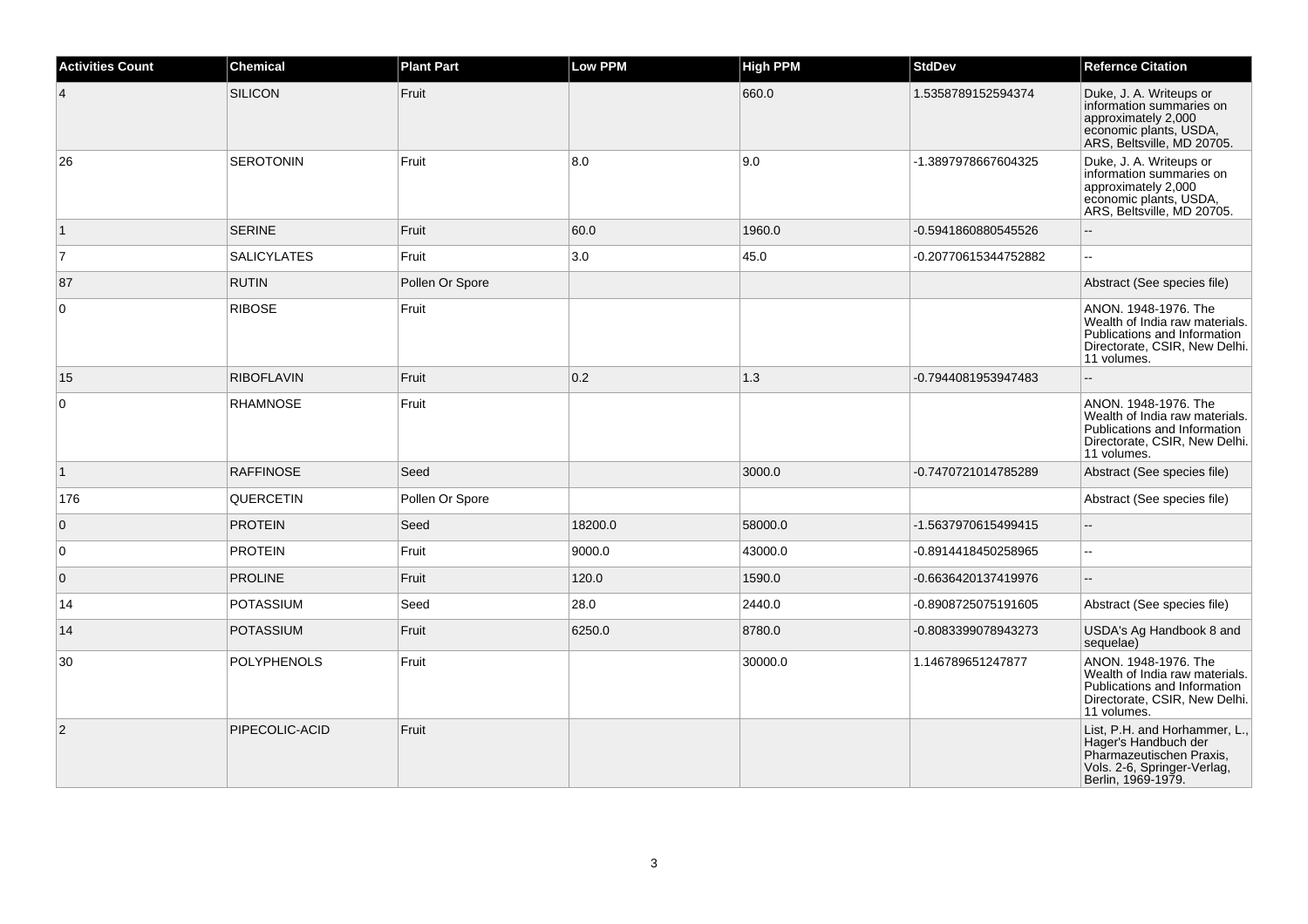| <b>Activities Count</b> | <b>Chemical</b>                   | <b>Plant Part</b> | <b>Low PPM</b> | <b>High PPM</b> | <b>StdDev</b>        | <b>Refernce Citation</b>                                                                                                                                                |
|-------------------------|-----------------------------------|-------------------|----------------|-----------------|----------------------|-------------------------------------------------------------------------------------------------------------------------------------------------------------------------|
| 5                       | PHYLLOQUINONE                     | Fruit             |                | 0.06            | -0.22359887323159108 | $\sim$                                                                                                                                                                  |
| $\overline{4}$          | <b>PHOSPHORUS</b>                 | Seed              |                | 1120.0          | -1.1187018222711056  | Abstract (See species file)                                                                                                                                             |
| 4                       | <b>PHOSPHORUS</b>                 | Fruit             | 370.0          | 8795.0          | 1.69456590371845     | ÷.                                                                                                                                                                      |
| $\overline{7}$          | PHENYLALANINE                     | Fruit             | 8.0            | 740.0           | -0.8967709656324975  |                                                                                                                                                                         |
| 0                       | PEROXIDASE                        | Fruit             |                |                 |                      | ANON. 1948-1976. The<br>Wealth of India raw materials.<br>Publications and Information<br>Directorate, CSIR, New Delhi.<br>11 volumes.                                  |
| $\mathbf 0$             | <b>PENTOSANS</b>                  | Fruit             |                | 38800.0         | -0.45384631987127366 | Abstract (See species file)                                                                                                                                             |
| $\mathbf 0$             | <b>PENTOSANS</b>                  | Seed              |                | 43600.0         | -0.7306943367909774  | Abstract (See species file)                                                                                                                                             |
| $\mathbf 0$             | <b>PECTINS</b>                    | Fruit             | 7200.0         | 39000.0         | 0.7313878222750974   | $\overline{\phantom{a}}$                                                                                                                                                |
| 11                      | PANTOTHENIC-ACID                  | Fruit             | 8.0            | 10.0            | -0.5169531369709149  | USDA's Ag Handbook 8 and<br>sequelae)                                                                                                                                   |
| $\overline{c}$          | PALMITOLEIC-ACID                  | Seed              |                |                 |                      | Abstract (See species file)                                                                                                                                             |
| 13                      | PALMITIC-ACID                     | Seed              | 15000.0        | 25000.0         | -0.18376993157030574 | $\overline{a}$                                                                                                                                                          |
| $\overline{4}$          | P-<br>HYDROXYBENZALDEHYDE         | <b>Stem</b>       |                |                 |                      | Rizk, A.F.M. and Al-Nowaihi,<br>A.S., The Phytochemistry of<br>the Horticultural Plants of<br>Qatar, Scientific and Applied<br>Research Centre, University<br>of Qatar. |
| 13                      | P-HYDROXY-BENZOIC-<br><b>ACID</b> | Stem              |                |                 |                      | Rizk, A.F.M. and Al-Nowaihi,<br>A.S., The Phytochemistry of<br>the Horticultural Plants of<br>Qatar, Scientific and Applied<br>Research Centre, University<br>of Qatar. |
| 9                       | OXALIC-ACID                       | Seed              |                |                 |                      | ANON. 1948-1976. The<br>Wealth of India raw materials.<br>Publications and Information<br>Directorate, CSIR, New Delhi.<br>11 volumes.                                  |
| 18                      | OLEIC-ACID                        | Seed              | 27000.0        | 51000.0         | -0.55985026693048    |                                                                                                                                                                         |
| 39                      | <b>NIACIN</b>                     | Fruit             | 10.0           | 135.0           | 0.9932872798882364   |                                                                                                                                                                         |
| 6                       | <b>MYRISTIC-ACID</b>              | Seed              | 2400.0         | 4000.0          | -0.24363975823939635 | $\overline{\phantom{a}}$                                                                                                                                                |
| 15                      | <b>METHIONINE</b>                 | Fruit             | 5.0            | 2190.0          | 1.5164823455152185   | Ξ.                                                                                                                                                                      |
| $\mathbf 0$             | MARGARIC-ACID                     | Seed              |                |                 |                      | Abstract (See species file)                                                                                                                                             |
| 14                      | <b>MANGANESE</b>                  | Seed              |                | 16.0            | -0.467393923690488   | Abstract (See species file)                                                                                                                                             |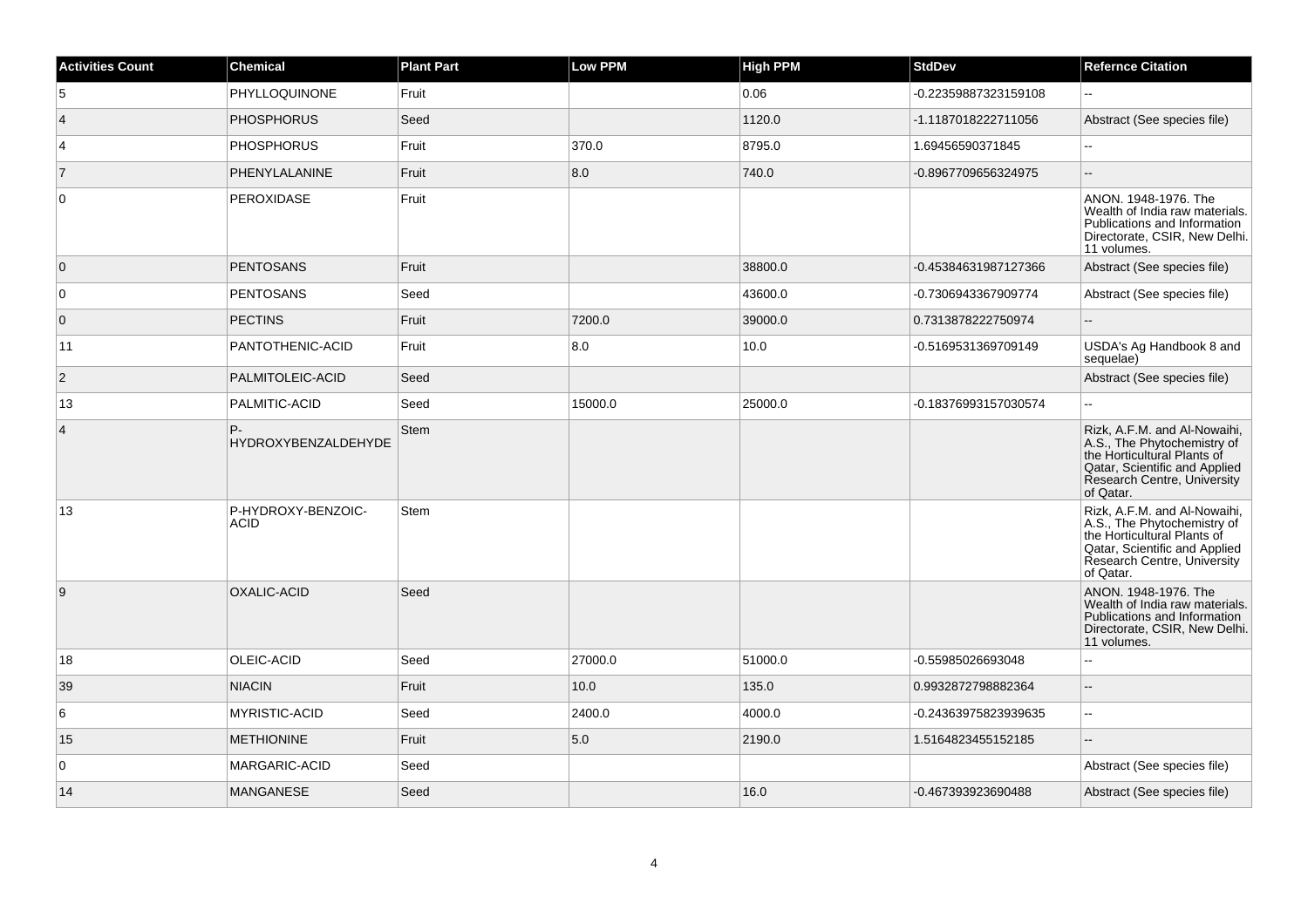| <b>Activities Count</b> | <b>Chemical</b>       | <b>Plant Part</b> | <b>Low PPM</b> | <b>High PPM</b> | <b>StdDev</b>        | <b>Refernce Citation</b>                                                                                                                                                |
|-------------------------|-----------------------|-------------------|----------------|-----------------|----------------------|-------------------------------------------------------------------------------------------------------------------------------------------------------------------------|
| 14                      | <b>MANGANESE</b>      | Fruit             | 3.0            | 45.0            | -0.10681336019281051 |                                                                                                                                                                         |
| $\overline{c}$          | <b>MALTOSE</b>        | Seed              |                |                 |                      | Abstract (See species file)                                                                                                                                             |
| 65                      | <b>MAGNESIUM</b>      | Fruit             | 325.0          | 790.0           | -0.6203759963079205  | $\overline{\phantom{a}}$                                                                                                                                                |
| $\overline{4}$          | <b>LYSINE</b>         | Fruit             | 30.0           | 2450.0          | -0.4310869639742895  | $\overline{\phantom{a}}$                                                                                                                                                |
| 16                      | <b>LYCOPENE</b>       | Fruit             |                |                 |                      | Rizk, A.F.M. and Al-Nowaihi,<br>A.S., The Phytochemistry of<br>the Horticultural Plants of<br>Qatar, Scientific and Applied<br>Research Centre, University<br>of Qatar. |
| $\overline{0}$          | LUTEOLIN-7-RUTINOSIDE | Leaf              |                |                 |                      | Rizk, A.F.M. and Al-Nowaihi,<br>A.S., The Phytochemistry of<br>the Horticultural Plants of<br>Qatar, Scientific and Applied<br>Research Centre, University<br>of Qatar. |
| 0                       | LUTEOLIN-7-GLYCOSIDE  | Leaf              |                |                 |                      | Rizk, A.F.M. and Al-Nowaihi,<br>A.S., The Phytochemistry of<br>the Horticultural Plants of<br>Qatar, Scientific and Applied<br>Research Centre, University<br>of Qatar. |
| 15                      | <b>LUTEIN</b>         | Fruit             |                |                 |                      | Rizk, A.F.M. and Al-Nowaihi,<br>A.S., The Phytochemistry of<br>the Horticultural Plants of<br>Qatar, Scientific and Applied<br>Research Centre, University<br>of Qatar. |
| $\mathbf 0$             | LUPYL-ACETATE         | <b>Stem</b>       |                |                 |                      |                                                                                                                                                                         |
| $\overline{2}$          | LUPEOL-ACETATE        | <b>Stem</b>       |                |                 |                      |                                                                                                                                                                         |
| 21                      | LUPEOL                | <b>Stem</b>       |                |                 |                      | Rizk, A.F.M. and Al-Nowaihi,<br>A.S., The Phytochemistry of<br>the Horticultural Plants of<br>Qatar, Scientific and Applied<br>Research Centre, University<br>of Qatar. |
| $\overline{0}$          | LINONELIC-ACID        | Seed              |                |                 |                      | Abstract (See species file)                                                                                                                                             |
| 27                      | LINOLEIC-ACID         | Seed              | 6000.0         | 10000.0         | -0.8321526228533093  |                                                                                                                                                                         |
| $\mathbf{1}$            | LEUCOANTHOCYANIN      | Fruit             |                |                 |                      | List, P.H. and Horhammer, L.,<br>Hager's Handbuch der<br>Pharmazeutischen Praxis,<br>Vols. 2-6, Springer-Verlag,<br>Berlin, 1969-1979.                                  |
| $\overline{c}$          | <b>LEUCINE</b>        | Fruit             | 5.0            | 1140.0          | -0.8420937960569738  |                                                                                                                                                                         |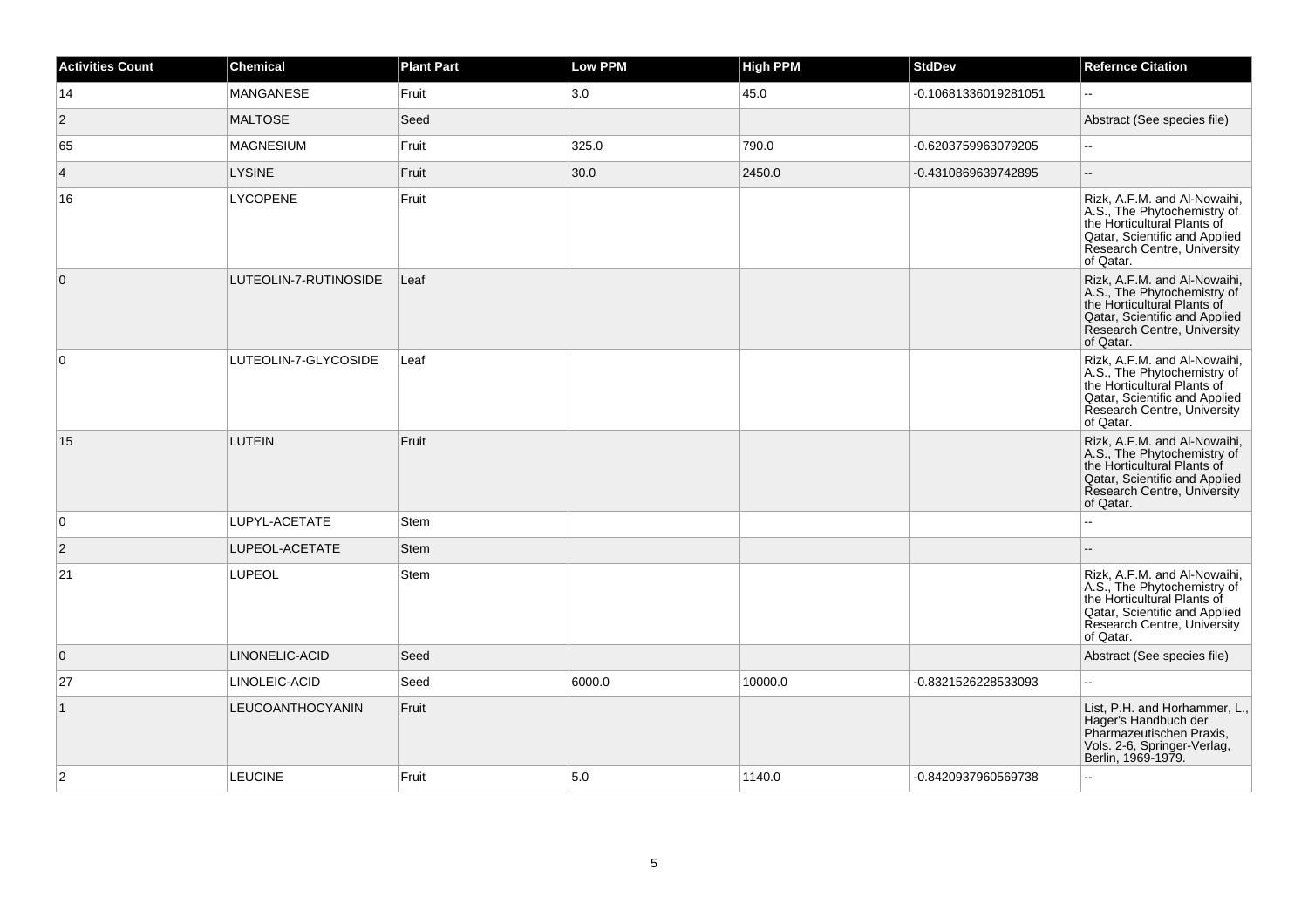| <b>Activities Count</b> | <b>Chemical</b>                    | <b>Plant Part</b> | Low PPM | <b>High PPM</b> | <b>StdDev</b>         | <b>Refernce Citation</b>                                                                                                                                                |
|-------------------------|------------------------------------|-------------------|---------|-----------------|-----------------------|-------------------------------------------------------------------------------------------------------------------------------------------------------------------------|
| $\overline{0}$          | <b>LEAD</b>                        | Seed              | 0.1     | 4.0             | 0.4585092910843749    | Abstract (See species file)                                                                                                                                             |
| 7                       | LAURIC-ACID                        | Seed              | 4800.0  | 54000.0         | -0.028060776935393963 | Ξ.                                                                                                                                                                      |
| $\vert$ 4               | <b>LACTOSE</b>                     | Seed              |         |                 |                       | Abstract (See species file)                                                                                                                                             |
| 0                       | KILOCALORIES                       | Fruit             | 1420.0  | 3550.0          | -0.16790939262374893  |                                                                                                                                                                         |
| $\vert 3 \vert$         | <b>ISOLEUCINE</b>                  | Fruit             | 20.0    | 4650.0          | 0.3040077606201815    | Ш.                                                                                                                                                                      |
| 0                       | <b>ISOFUCOSTEROL</b>               | Fruit             |         |                 |                       | Abstract (See species file)                                                                                                                                             |
| $\vert$ 4               | ISOCHLOROGENIC-ACID                | Fruit             |         |                 |                       | Abstract (See species file)                                                                                                                                             |
| 6                       | <b>IRON</b>                        | Seed              | 5.0     | 17.0            | -0.6216437483021793   | Abstract (See species file)                                                                                                                                             |
| $\,6$                   | <b>IRON</b>                        | Fruit             | 10.0    | 151.0           | 0.07148811973975773   |                                                                                                                                                                         |
| 12                      | <b>IODINE</b>                      | Fruit             |         | 0.06            | -0.2904150459573493   | ANON. 1948-1976. The<br>Wealth of India raw materials.<br>Publications and Information<br>Directorate, CSIR, New Delhi.<br>11 volumes.                                  |
| $\overline{0}$          | <b>INVERTASE</b>                   | Fruit             |         |                 |                       | ANON. 1948-1976. The<br>Wealth of India raw materials.<br>Publications and Information<br>Directorate, CSIR, New Delhi.<br>11 volumes.                                  |
| 7                       | <b>HISTIDINE</b>                   | Fruit             | 10.0    | 390.0           | -0.9273080508754981   |                                                                                                                                                                         |
| $\overline{0}$          | HENEICOSANOIC-ACID                 | Seed              |         |                 |                       | Abstract (See species file)                                                                                                                                             |
| $\overline{0}$          | <b>GLYCOSYLAPIGENIN</b>            | Leaf              |         |                 |                       | Rizk, A.F.M. and Al-Nowaihi,<br>A.S., The Phytochemistry of<br>the Horticultural Plants of<br>Qatar, Scientific and Applied<br>Research Centre, University<br>of Qatar. |
| 12                      | <b>GLYCINE</b>                     | Fruit             | 40.0    | 3010.0          | -0.2300074341376021   |                                                                                                                                                                         |
| 5                       | <b>GLUTAMINE</b>                   | Fruit             | 650.0   | 870.0           | 1.1267392876723437    | u.                                                                                                                                                                      |
| 8                       | <b>GLUTAMIC-ACID</b>               | Fruit             | 400.0   | 6160.0          | -0.5507946581831958   |                                                                                                                                                                         |
| $\overline{7}$          | <b>GLUCOSE</b>                     | Seed              |         | 16800.0         | -0.14985111390158956  | Abstract (See species file)                                                                                                                                             |
| $\overline{7}$          | <b>GLUCOSE</b>                     | Fruit             |         | 357000.0        | 2.893929119951419     | Rizk, A.F.M. and Al-Nowaihi,<br>A.S., The Phytochemistry of<br>the Horticultural Plants of<br>Qatar, Scientific and Applied<br>Research Centre, University<br>of Qatar. |
| 22                      | GAMMA-AMINOBUTYRIC-<br><b>ACID</b> | Fruit             | 2660.0  | 3370.0          | 1.7044292848924936    | Abstract (See species file)                                                                                                                                             |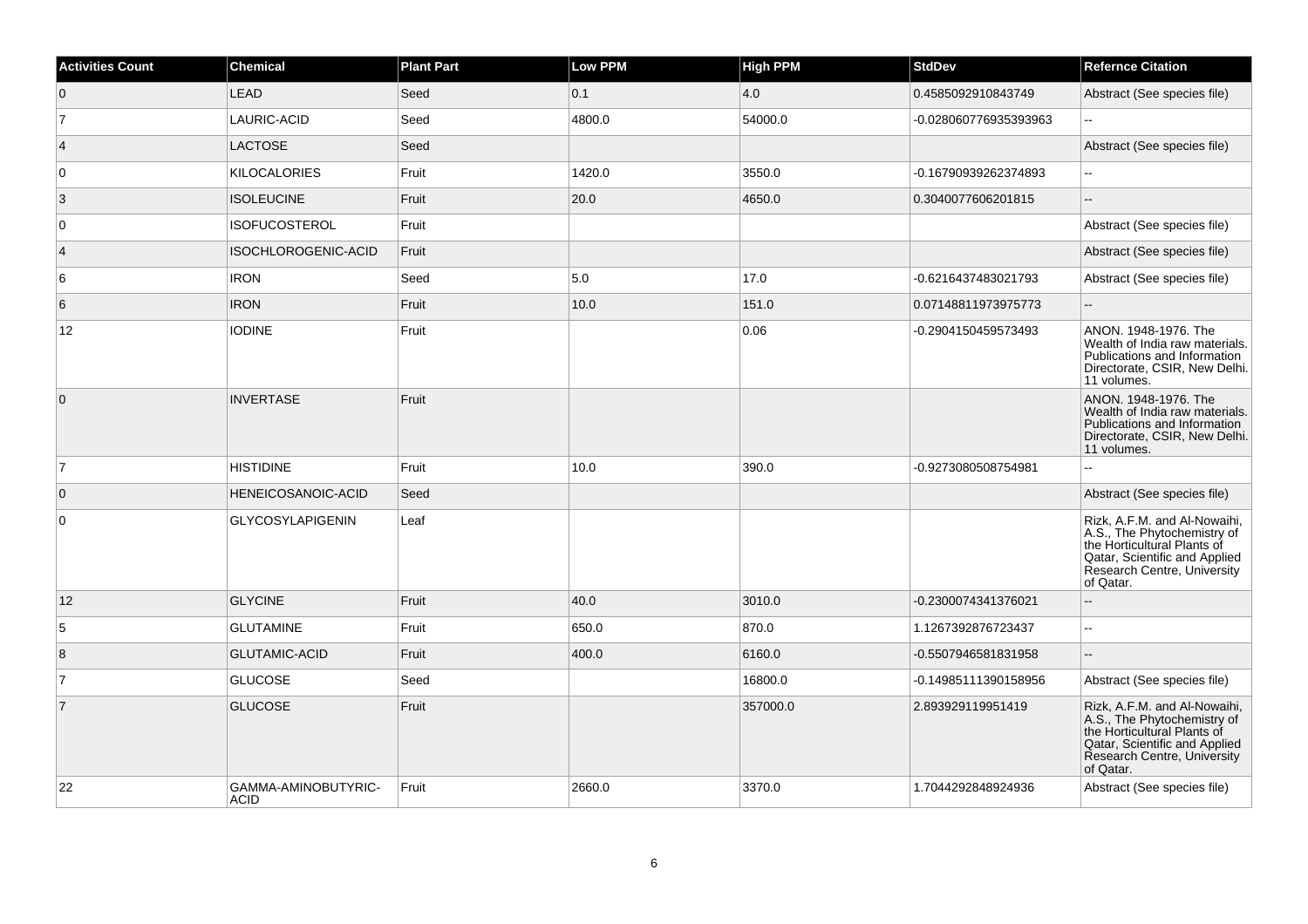| <b>Activities Count</b> | <b>Chemical</b>     | <b>Plant Part</b> | <b>Low PPM</b> | <b>High PPM</b> | <b>StdDev</b>       | <b>Refernce Citation</b>                                                                                                                                                 |
|-------------------------|---------------------|-------------------|----------------|-----------------|---------------------|--------------------------------------------------------------------------------------------------------------------------------------------------------------------------|
| $\overline{2}$          | <b>GALLO-TANNIN</b> | Plant             | 4300.0         | 27800.0         |                     | Rizk, A.F.M. and Al-Nowaihi,<br>A.S., The Phytochemistry of<br>the Horticultural Plants of<br>Qatar, Scientific and Applied<br>Research Centre, University<br>of Qatar.  |
| $\overline{0}$          | GALACTURONIC-ACID   | Fruit             |                |                 |                     | ANON. 1948-1976. The<br>Wealth of India raw materials.<br>Publications and Information<br>Directorate, CSIR, New Delhi.<br>11 volumes.                                   |
| $\vert$ 1               | <b>GALACTOSE</b>    | Fruit             |                |                 |                     | ANON. 1948-1976. The<br>Wealth of India raw materials.<br>Publications and Information<br>Directorate, CSIR, New Delhi.<br>11 volumes.                                   |
| 22                      | <b>GABA</b>         | Fruit             | 2660.0         | 3370.0          | 1.407126578678398   |                                                                                                                                                                          |
| 8                       | <b>FRUCTOSE</b>     | Seed              |                | 15300.0         | 1.4089399073526936  | Abstract (See species file)                                                                                                                                              |
| $\boldsymbol{8}$        | <b>FRUCTOSE</b>     | Fruit             |                | 308000.0        | 4.088589817170726   | Rizk, A.F.M. and Al-Nowaihi,<br>A.S., The Phytochemistry of<br>the Horticultural Plants of<br>Qatar, Scientific and Applied<br>Research Centre, University<br>of Qatar.  |
| 15                      | <b>FOLACIN</b>      | Fruit             | 0.08           | 0.17            | -0.7670170596960343 | USDA's Ag Handbook 8 and<br>sequelae)                                                                                                                                    |
| $\overline{0}$          | <b>FLAVOXANTHIN</b> | Fruit             |                |                 |                     | Rizk, A.F.M. and Al-Nowaihi,<br>A.S., The Phytochemistry of<br>the Horticultural Plants of<br>Qatar, Scientific and Applied<br>Research Centre, University<br>of Qatar.  |
| 15                      | <b>FIBER</b>        | Seed              | 64000.0        | 300000.0        | 1.304614634419771   | $\overline{\phantom{a}}$                                                                                                                                                 |
| 15                      | <b>FIBER</b>        | Fruit             | 22000.0        | 85000.0         | -0.5348255773149249 | $\sim$ $\sim$                                                                                                                                                            |
| $\overline{0}$          | <b>FAT</b>          | Seed              | 60000.0        | 100000.0        | -0.8711556020733713 | $\sim$                                                                                                                                                                   |
| $\overline{0}$          | <b>FAT</b>          | Fruit             | 1000.0         | 25000.0         | -0.4503041007248309 | $\mathbb{L}^2$                                                                                                                                                           |
| $\boldsymbol{8}$        | <b>ESTRONE</b>      | Seed              |                |                 |                     | ANON. 1948-1976. The<br>Wealth of India raw materials.<br>Publications and Information<br>Directorate, CSIR, New Delhi.<br>11 volumes.                                   |
| 8                       | <b>ESTRONE</b>      | Pollen Or Spore   |                |                 |                     | Jeffery B. Harborne and H.<br>Baxter, eds. 1983.<br>Phytochemical Dictionary. A<br>Handbook of Bioactive<br>Compounds from Plants.<br>Taylor & Frost, London. 791<br>pp. |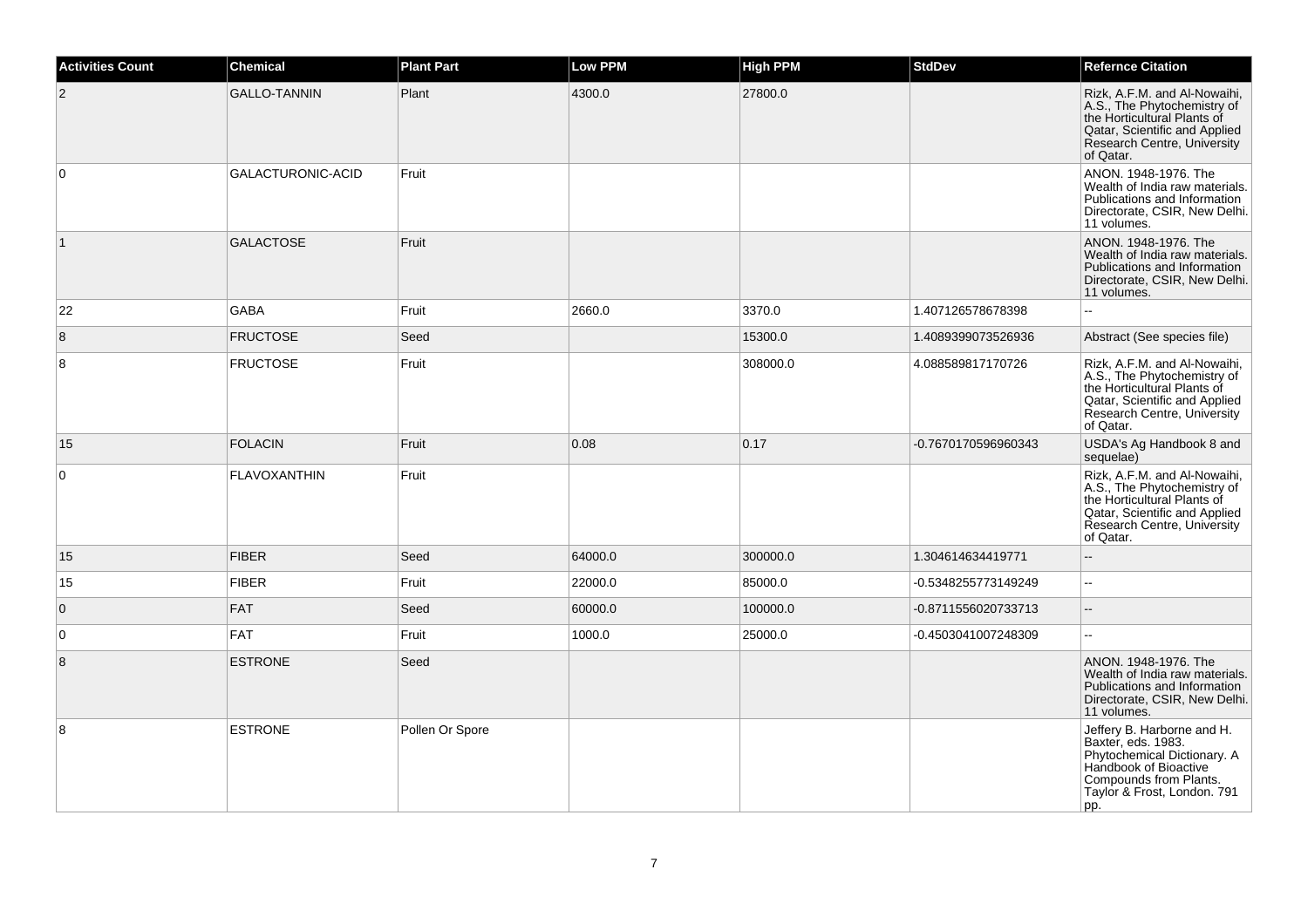| <b>Activities Count</b> | <b>Chemical</b>                                      | <b>Plant Part</b> | Low PPM | <b>High PPM</b> | <b>StdDev</b>       | <b>Refernce Citation</b>                                                                                                                                                 |
|-------------------------|------------------------------------------------------|-------------------|---------|-----------------|---------------------|--------------------------------------------------------------------------------------------------------------------------------------------------------------------------|
| $\overline{0}$          | <b>ESTROGEN</b>                                      | Seed              |         |                 |                     | Abstract (See species file)                                                                                                                                              |
| 5                       | ERGOSTEROL                                           | Seed              |         |                 |                     | ANON. 1948-1976. The<br>Wealth of India raw materials.<br>Publications and Information<br>Directorate, CSIR, New Delhi.<br>11 volumes.                                   |
| 8                       | <b>ELLAGITANNIN</b>                                  | Plant             | 0.0     | 9900.0          |                     | Rizk, A.F.M. and Al-Nowaihi,<br>A.S., The Phytochemistry of<br>the Horticultural Plants of<br>Qatar, Scientific and Applied<br>Research Centre, University<br>of Qatar.  |
| $\mathbf 0$             | DEHYDRO-BETA-<br><b>CAROTENE</b>                     | Fruit             |         |                 |                     | Rizk, A.F.M. and Al-Nowaihi,<br>A.S., The Phytochemistry of<br>the Horticultural Plants of<br>Qatar, Scientific and Applied<br>Research Centre, University<br>of Qatar.  |
| $\overline{0}$          | DACTYLIFRIC-ACID                                     | Fruit             |         |                 |                     | Abstract (See species file)                                                                                                                                              |
| 0                       | D-MANNOSE                                            | Seed              |         |                 |                     | Abstract (See species file)                                                                                                                                              |
| $\overline{2}$          | <b>CYSTINE</b>                                       | Fruit             | 7.0     | 580.0           | -0.4707560662338592 | ÷.                                                                                                                                                                       |
| 13                      | <b>CYSTEINE</b>                                      | Fruit             | 110.0   | 1140.0          | 1.0                 | Abstract (See species file)                                                                                                                                              |
| 57                      | <b>COUMARIN</b>                                      | Leaf              |         |                 |                     | Morton, J.F., Major Medicinal<br>Plants, 1977. Atlas of<br><b>Medicinal Plants of Middle</b><br>America. Bahamas to<br>Yucatan. 1981.                                    |
| 12                      | <b>COPPER</b>                                        | Seed              | 0.6     | 2.0             | -1.1623352892566066 | Abstract (See species file)                                                                                                                                              |
| 12                      | <b>COPPER</b>                                        | Fruit             | 2.0     | 4.0             | -0.6863742487163819 |                                                                                                                                                                          |
| $\mathbf 0$             | $CIS-3.5.3'.5'$<br>TETRAHYDROXY-4-<br>METHYLSTILBENE | Stem              |         |                 |                     | Rizk, A.F.M. and Al-Nowaihi,<br>A.S., The Phytochemistry of<br>the Horticultural Plants of<br>Qatar, Scientific and Applied<br>Research Centre, University<br>of Qatar.  |
| $\vert$ 1               | CHOLESTEROL                                          | Fruit             |         | 0.0             |                     | USDA's Ag Handbook 8 and<br>sequelae)                                                                                                                                    |
|                         | <b>CHOLESTEROL</b>                                   | Pollen Or Spore   |         |                 |                     | Jeffery B. Harborne and H.<br>Baxter, eds. 1983.<br>Phytochemical Dictionary. A<br>Handbook of Bioactive<br>Compounds from Plants.<br>Taylor & Frost, London. 791<br>pp. |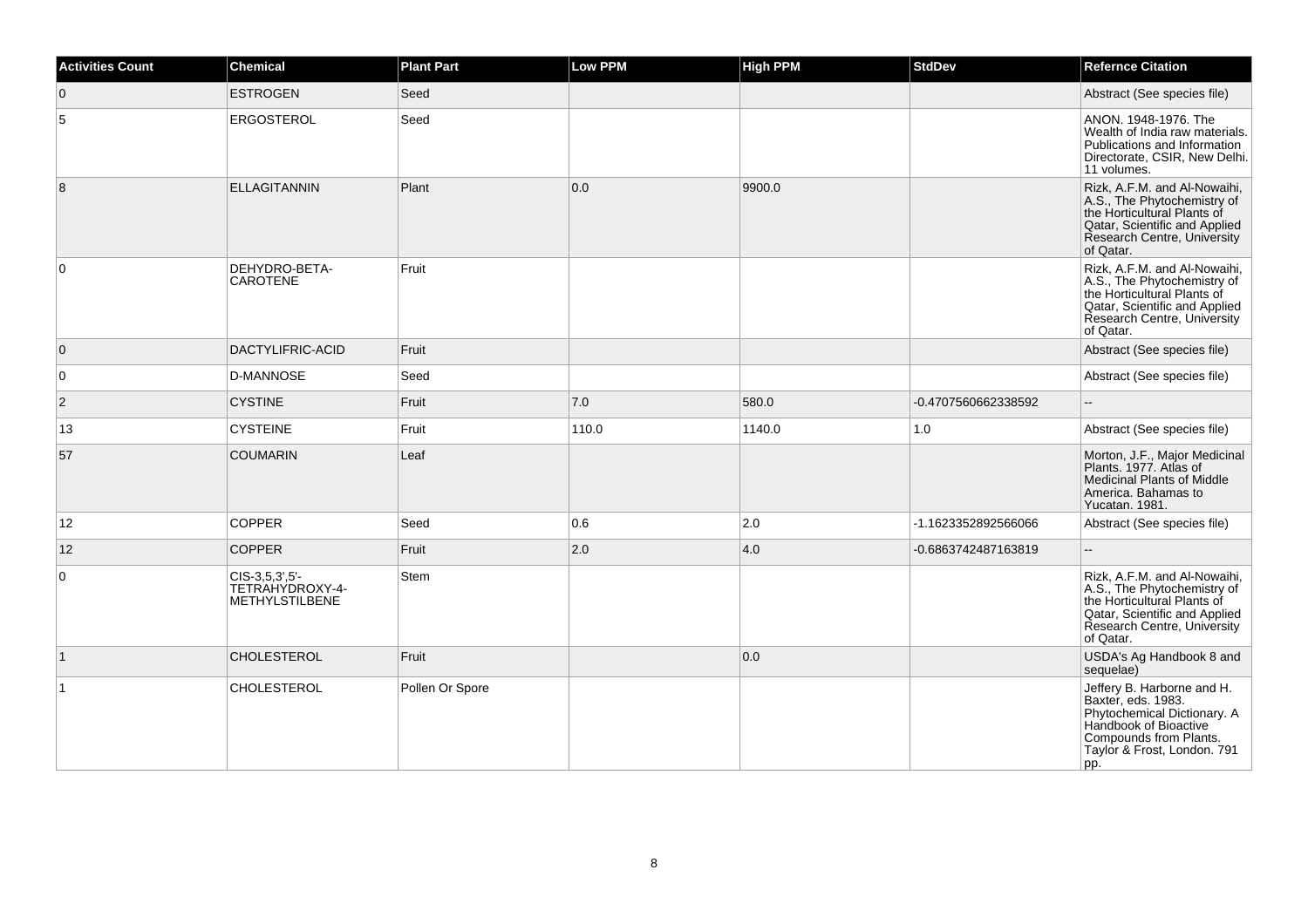| <b>Activities Count</b> | <b>Chemical</b>        | <b>Plant Part</b> | <b>Low PPM</b> | <b>High PPM</b> | <b>StdDev</b>       | <b>Refernce Citation</b>                                                                                                                                                |
|-------------------------|------------------------|-------------------|----------------|-----------------|---------------------|-------------------------------------------------------------------------------------------------------------------------------------------------------------------------|
| 21                      | <b>CHLOROPHYLL</b>     | Fruit             | 0.0            | 410.0           | 1.542593994049385   | Duke, J. A. Writeups or<br>information summaries on<br>approximately 2,000<br>economic plants, USDA,<br>ARS, Beltsville, MD 20705.                                      |
| 77                      | CHLOROGENIC-ACID       | Fruit             |                |                 |                     | Abstract (See species file)                                                                                                                                             |
| $\overline{7}$          | <b>CHLORINE</b>        | Fruit             | 270.0          | 310.0           | -0.4791512669647793 | Duke, J. A. Writeups or<br>information summaries on<br>approximately 2,000<br>economic plants, USDA,<br>ARS, Beltsville, MD 20705.                                      |
| 0                       | <b>CHLORIDE</b>        | Seed              |                | 1610.0          | 1.413247926503847   | Abstract (See species file)                                                                                                                                             |
| $\mathbf 0$             | <b>CARBOHYDRATES</b>   | Seed              | 655000.0       | 853000.0        | 1.3098878992465333  |                                                                                                                                                                         |
| 0                       | <b>CARBOHYDRATES</b>   | Fruit             | 366100.0       | 948500.0        | 0.8856462811146213  | USDA's Ag Handbook 8 and<br>sequelae)                                                                                                                                   |
| 5                       | CAPRYLIC-ACID          | Seed              |                |                 |                     | ANON, 1948-1976. The<br>Wealth of India raw materials.<br>Publications and Information<br>Directorate, CSIR, New Delhi.<br>11 volumes.                                  |
| 3                       | CAPRIC-ACID            | Seed              |                |                 |                     | ANON. 1948-1976. The<br>Wealth of India raw materials.<br>Publications and Information<br>Directorate, CSIR, New Delhi.<br>11 volumes.                                  |
| $\overline{2}$          | <b>CAMPESTEROL</b>     | Stem              |                |                 |                     | Abstract (See species file)                                                                                                                                             |
| 0                       | CAMPESTAN-4-EN-3-ONE   | <b>Stem</b>       |                |                 |                     | Abstract (See species file)                                                                                                                                             |
| $\overline{0}$          | CAMPEST-4-EN-3-ONE     | Stem              |                |                 |                     | Abstract (See species file)                                                                                                                                             |
| $\mathbf 0$             | CAMPEST-4-EN-3,6-DIONE | Stem              |                |                 |                     | Rizk, A.F.M. and Al-Nowaihi,<br>A.S., The Phytochemistry of<br>the Horticultural Plants of<br>Qatar, Scientific and Applied<br>Research Centre, University<br>of Qatar. |
| 28                      | <b>CALCIUM</b>         | Fruit             | 140.0          | 2000.0          | -0.4283573443119461 | $\overline{a}$                                                                                                                                                          |
| 28                      | <b>CALCIUM</b>         | Seed              | 18.0           | 436.0           | -0.6814478670478287 | Abstract (See species file)                                                                                                                                             |
| 3                       | <b>CADMIUM</b>         | Seed              | 0.0            | 9.0             | 4.252910566397704   | Abstract (See species file)                                                                                                                                             |
| $\mathbf 0$             | <b>BRASSICASTEROL</b>  | Seed              |                |                 |                     | Abstract (See species file)                                                                                                                                             |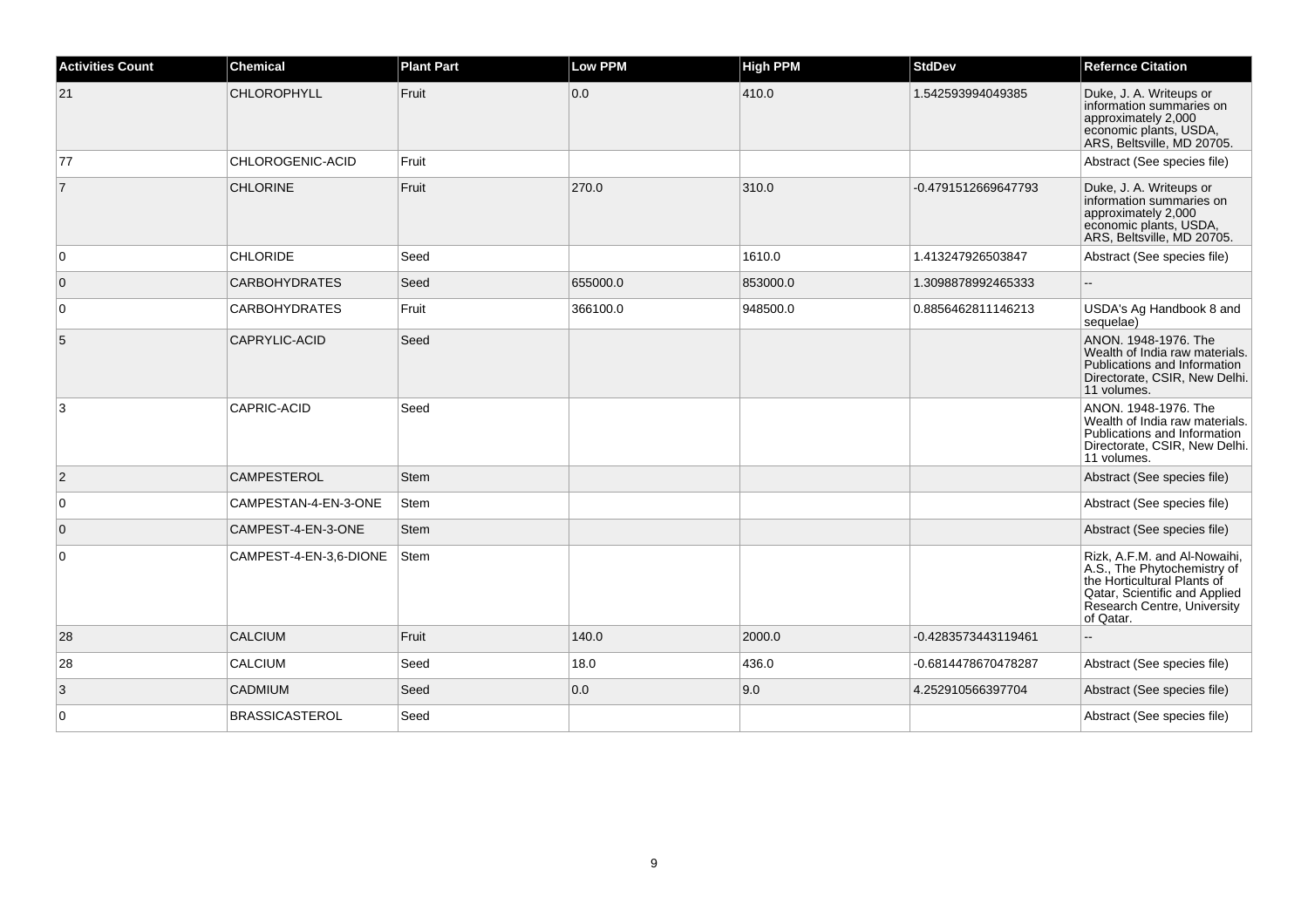| <b>Activities Count</b>  | <b>Chemical</b>        | <b>Plant Part</b> | <b>Low PPM</b> | <b>High PPM</b> | <b>StdDev</b>        | <b>Refernce Citation</b>                                                                                                                                                                        |
|--------------------------|------------------------|-------------------|----------------|-----------------|----------------------|-------------------------------------------------------------------------------------------------------------------------------------------------------------------------------------------------|
| $\overline{\mathcal{A}}$ | <b>BORON</b>           | Fruit             |                | 7.0             | -0.6629690111653129  | Betting on Boron,<br>Unpublished draft by J. A.<br>Duke on file at USDA, draft<br>and papers relating to boron<br>percentages. Includes<br>Internat. Z. Vit. Ern.<br>Forschung 43:1973 (boron). |
| 47                       | <b>BETA-SITOSTEROL</b> | Pollen Or Spore   |                |                 |                      | Abstract (See species file)                                                                                                                                                                     |
| 53                       | BETA-CAROTENE          | Fruit             | 1.0            | 3.6             | -0.14384189399264724 | $\overline{\phantom{a}}$                                                                                                                                                                        |
| 9                        | <b>BETA-AMYRIN</b>     | Pollen Or Spore   |                |                 |                      | Abstract (See species file)                                                                                                                                                                     |
| 20                       | BENZOIC-ACID           | <b>Stem</b>       |                |                 |                      | Rizk, A.F.M. and Al-Nowaihi,<br>A.S., The Phytochemistry of<br>the Horticultural Plants of<br>Qatar, Scientific and Applied<br>Research Centre, University<br>of Qatar.                         |
| 1                        | <b>BEHENIC-ACID</b>    | Seed              |                |                 |                      | Abstract (See species file)                                                                                                                                                                     |
| $\overline{0}$           | <b>BAIKIAIN</b>        | Fruit             |                |                 |                      | List, P.H. and Horhammer, L.,<br>Hager's Handbuch der<br>Pharmazeutischen Praxis,<br>Vols. 2-6, Springer-Verlag,<br>Berlin, 1969-1979.                                                          |
| 3                        | ASPARTIC-ACID          | Fruit             | 20.0           | 3150.0          | -0.9207574415888534  |                                                                                                                                                                                                 |
| $\overline{2}$           | ASPARAGINE             | Fruit             | 2300.0         | 4500.0          | 2.264581694669994    | Abstract (See species file)                                                                                                                                                                     |
| $\overline{0}$           | <b>ASH</b>             | Seed              | 8900.0         | 18000.0         | -0.8987230012448024  |                                                                                                                                                                                                 |
| $\overline{0}$           | <b>ASH</b>             | Fruit             | 5000.0         | 44800.0         | -0.30721619226445124 | ÷.                                                                                                                                                                                              |
| 112                      | ASCORBIC-ACID          | Fruit             | 0.0            | 750.0           | -0.23785626092666567 | $\sim$                                                                                                                                                                                          |
| 14                       | <b>ARGININE</b>        | Fruit             | 620.0          | 2090.0          | -0.5920936366686652  |                                                                                                                                                                                                 |
| $\overline{0}$           | ARACHIDIC-ACID         | Seed              |                |                 |                      | Abstract (See species file)                                                                                                                                                                     |
| $\overline{0}$           | ARABINOSE              | Fruit             |                |                 |                      | ANON. 1948-1976. The<br>Wealth of India raw materials.<br>Publications and Information<br>Directorate, CSIR, New Delhi.<br>11 volumes.                                                          |
| 101                      | <b>APIGENIN</b>        | Stem              |                |                 |                      | Rizk, A.F.M. and Al-Nowaihi,<br>A.S., The Phytochemistry of<br>the Horticultural Plants of<br>Qatar, Scientific and Applied<br>Research Centre, University<br>of Qatar.                         |
| $\sqrt{5}$               | <b>ALUMINUM</b>        | Seed              | 3.0            | 13.0            | -0.34201085436666395 | Abstract (See species file)                                                                                                                                                                     |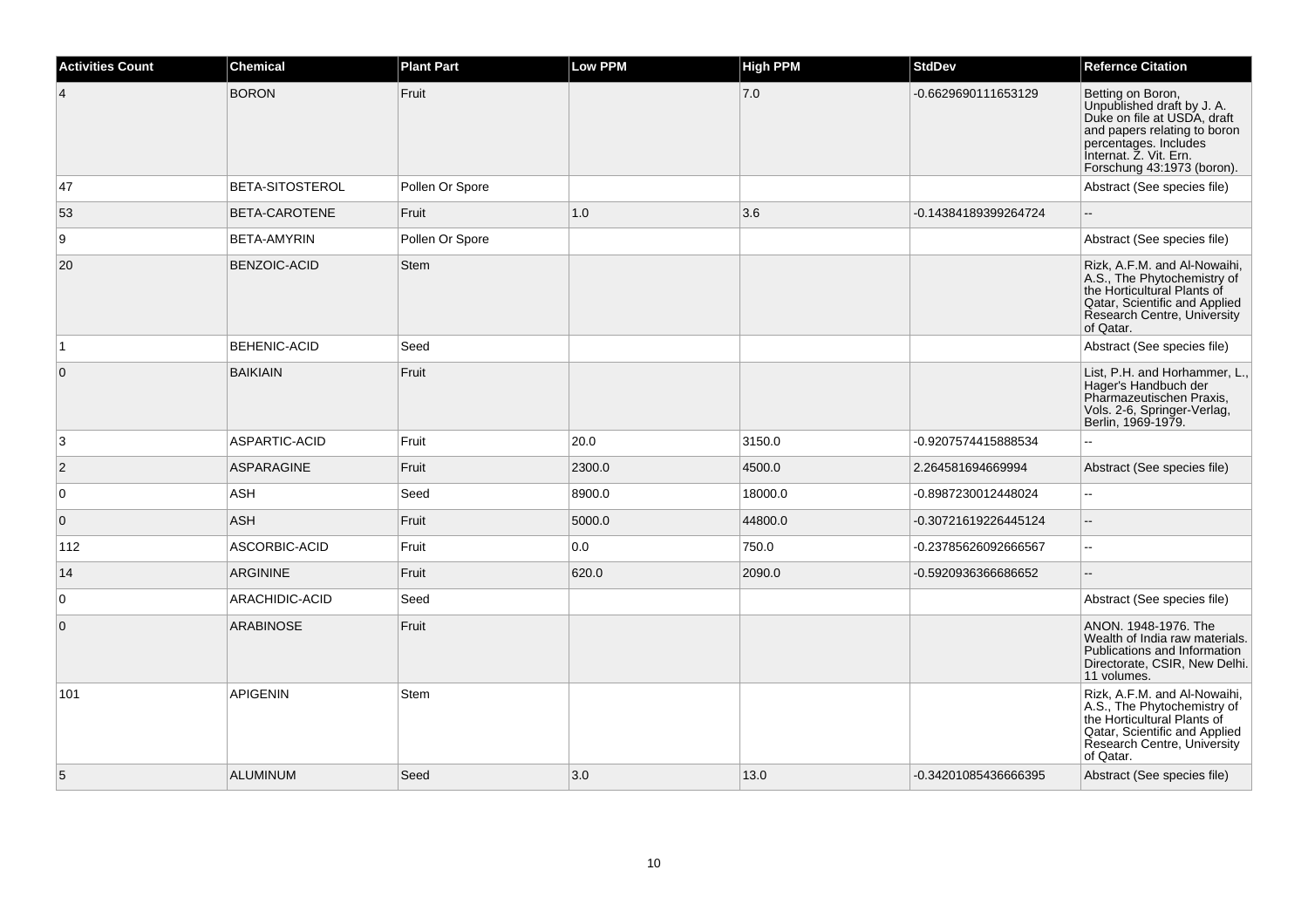| <b>Activities Count</b> | <b>Chemical</b>                                | <b>Plant Part</b> | <b>Low PPM</b> | <b>High PPM</b> | <b>StdDev</b>        | <b>Refernce Citation</b>                                                                                                                                                       |
|-------------------------|------------------------------------------------|-------------------|----------------|-----------------|----------------------|--------------------------------------------------------------------------------------------------------------------------------------------------------------------------------|
| 5                       | <b>ALUMINUM</b>                                | Fruit             |                | 51.0            | -0.20868440554018103 | Duke, J. A. Writeups or<br>information summaries on<br>approximately 2,000<br>economic plants, USDA,<br>ARS, Beltsville, MD 20705.                                             |
| 3                       | <b>ALANINE</b>                                 | Fruit             | 80.0           | 1290.0          | -0.9501454757917915  |                                                                                                                                                                                |
| 6                       | <b>ACETALDEHYDE</b>                            | Fruit             |                |                 |                      | Duke, J. A. Writeups or<br>information summaries on<br>approximately 2,000<br>economic plants, USDA,<br>ARS, Beltsville, MD 20705.                                             |
| $\overline{0}$          | 7BETA-GLUCOSYL-<br><b>CHRYSOERIOL</b>          | <b>Stem</b>       |                |                 |                      | Rizk, A.F.M. and Al-Nowaihi,<br>A.S., The Phytochemistry of<br>the Horticultural Plants of<br>Qatar, Scientific and Applied<br>Research Centre, University<br>of Qatar.        |
| 0                       | 6BETA-<br>HYDROXYSTIGMASTA-<br>4,22-DIEN-3-ONE | Stem              |                |                 |                      | Rizk, A.F.M. and Al-Nowaihi,<br>A.S., The Phytochemistry of<br>the Horticultural Plants of<br>Qatar, Scientific and Applied<br>Research Centre, University<br>of Qatar.        |
| $\mathbf{0}$            | 6BETA-<br>HYDROXYCAMPEST-4-<br>ENE-3-ONE       | <b>Stem</b>       |                |                 |                      | Rizk, A.F.M. and Al-Nowaihi,<br>A.S., The Phytochemistry of<br>the Horticultural Plants of<br>Qatar, Scientific and Applied<br>Research Centre, University<br>of Qatar.        |
| $\mathbf 0$             | 6-BETA-HYDROXY-<br>STIGMAST-4-EN-3-ONE         | <b>Stem</b>       |                |                 |                      | Rizk, A.F.M. and Al-Nowaihi,<br>A.S., The Phytochemistry of<br>the Horticultural Plants of<br>Qatar, Scientific and Applied<br>Research Centre, University<br>of Qatar.        |
| $\overline{0}$          | 5ALPHA-CAMPESTERAN-<br>3.6-DIONE               | <b>Stem</b>       |                |                 |                      | Rizk, A.F.M. and Al-Nowaihi,<br>A.S., The Phytochemistry of<br>the Horticultural Plants of<br>Qatar, Scientific and Applied<br><b>Research Centre, University</b><br>of Qatar. |
| $\mathbf 0$             | 5-OXYPIPECOLIC-ACID                            | Fruit             |                |                 |                      | List, P.H. and Horhammer, L.,<br>Hager's Handbuch der<br>Pharmazeutischen Praxis,<br>Vols. 2-6, Springer-Verlag,<br>Berlin, 1969-1979.                                         |
| $\mathbf{1}$            | 5-O-CAFFEOYLSHIKIMIC-<br><b>ACID</b>           | Fruit             |                |                 |                      | Jeffery B. Harborne and H.<br>Baxter, eds. 1983.<br>Phytochemical Dictionary. A<br>Handbook of Bioactive<br>Compounds from Plants.<br>Taylor & Frost, London. 791<br>pp.       |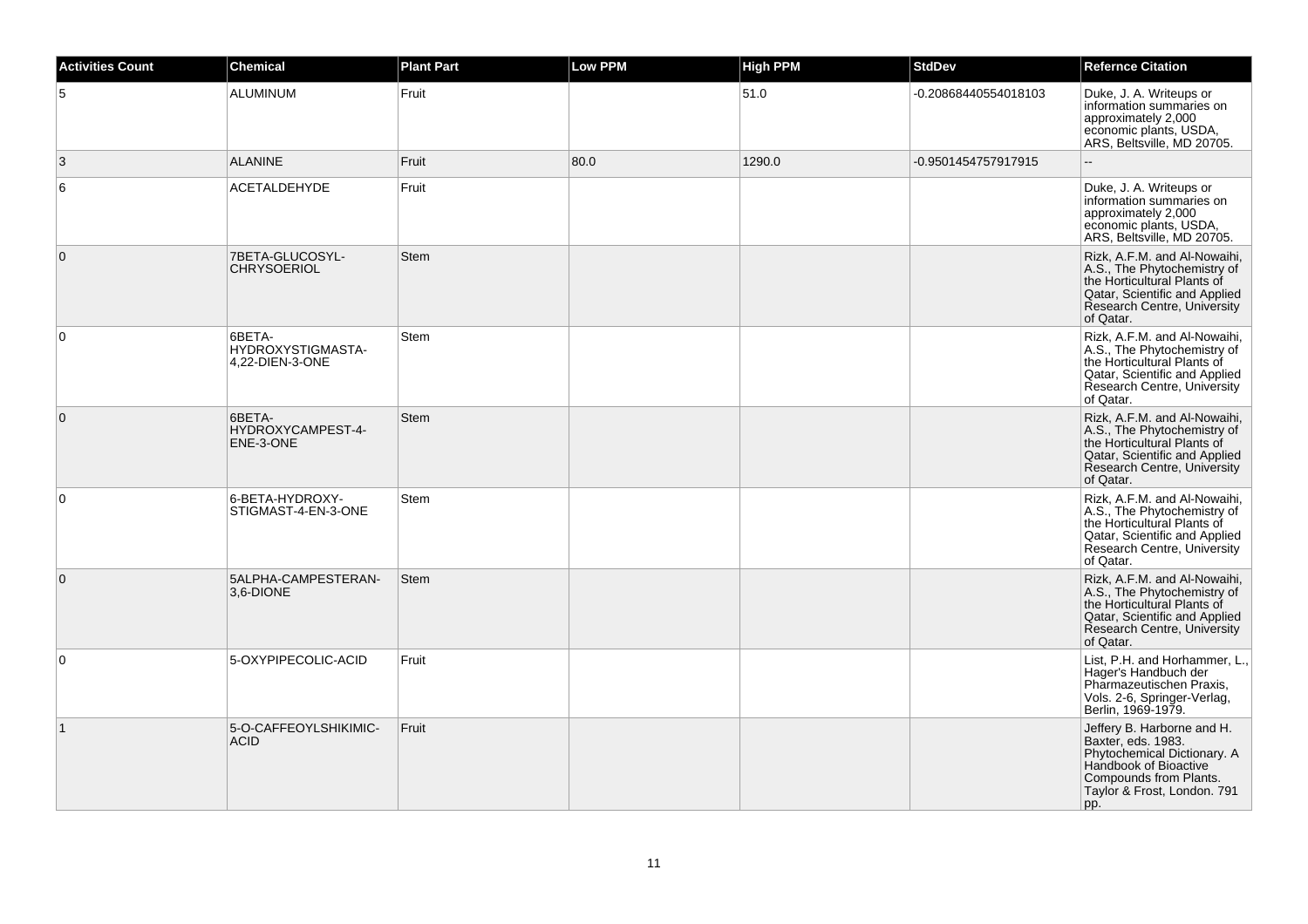| <b>Activities Count</b> | <b>Chemical</b>                              | <b>Plant Part</b> | <b>Low PPM</b> | <b>High PPM</b> | <b>StdDev</b> | <b>Refernce Citation</b>                                                                                                                                                |
|-------------------------|----------------------------------------------|-------------------|----------------|-----------------|---------------|-------------------------------------------------------------------------------------------------------------------------------------------------------------------------|
| $\Omega$                | 5-ALPHA-STIGMASTAN-3,6- Stem<br><b>DIONE</b> |                   |                |                 |               | Rizk, A.F.M. and Al-Nowaihi,<br>A.S., The Phytochemistry of<br>the Horticultural Plants of<br>Qatar, Scientific and Applied<br>Research Centre, University<br>of Qatar. |
| $\mathbf{0}$            | 5-ALPHA-STIGMAST-22-<br>ENE-3,6-DIONE        | <b>Stem</b>       |                |                 |               | Rizk, A.F.M. and Al-Nowaihi,<br>A.S., The Phytochemistry of<br>the Horticultural Plants of<br>Qatar, Scientific and Applied<br>Research Centre, University<br>of Qatar. |
| 0                       | 4-HYDROXY-3-<br>METHOXYBENZALDEHYDE          | Stem              |                |                 |               | Rizk, A.F.M. and Al-Nowaihi,<br>A.S., The Phytochemistry of<br>the Horticultural Plants of<br>Qatar, Scientific and Applied<br>Research Centre, University<br>of Qatar. |
| $\mathbf{0}$            | 4-HYDROXY-3-METHOXY-<br>CINNAMIC-ACID        | <b>Stem</b>       |                |                 |               | Rizk, A.F.M. and Al-Nowaihi,<br>A.S., The Phytochemistry of<br>the Horticultural Plants of<br>Qatar, Scientific and Applied<br>Research Centre, University<br>of Qatar. |
| 0                       | 3-CAFFEOYLSHIKIMIC-<br><b>ACID</b>           | Fruit             |                |                 |               | Rizk, A.F.M. and Al-Nowaihi,<br>A.S., The Phytochemistry of<br>the Horticultural Plants of<br>Qatar, Scientific and Applied<br>Research Centre, University<br>of Qatar. |
| $\mathbf{0}$            | 3,5-DIHYDROXY-4-<br>METHOXYBENZALDEHYDE      | <b>Stem</b>       |                |                 |               | Rizk, A.F.M. and Al-Nowaihi,<br>A.S., The Phytochemistry of<br>the Horticultural Plants of<br>Qatar, Scientific and Applied<br>Research Centre, University<br>of Qatar. |
| 0                       | 3,5-DIHYDROXY-4-<br>METHOXY-BENZOIC-ACID     | Stem              |                |                 |               | Abstract (See species file)                                                                                                                                             |
| $\mathbf{0}$            | 3.5.4'<br><b>TRIHYDROXYSTILBENE</b>          | <b>Stem</b>       |                |                 |               | Abstract (See species file)                                                                                                                                             |
| 0                       | 2-O-METHYLXYLOSE                             | Fruit             |                |                 |               | Duke, J. A. Writeups or<br>information summaries on<br>approximately 2,000<br>economic plants, USDA,<br>ARS, Beltsville, MD 20705.                                      |
| $\mathbf 0$             | 2,3-DI-O-METHYLXYLOSE                        | Fruit             |                |                 |               | Duke, J. A. Writeups or<br>information summaries on<br>approximately 2,000<br>economic plants, USDA,<br>ARS, Beltsville, MD 20705.                                      |